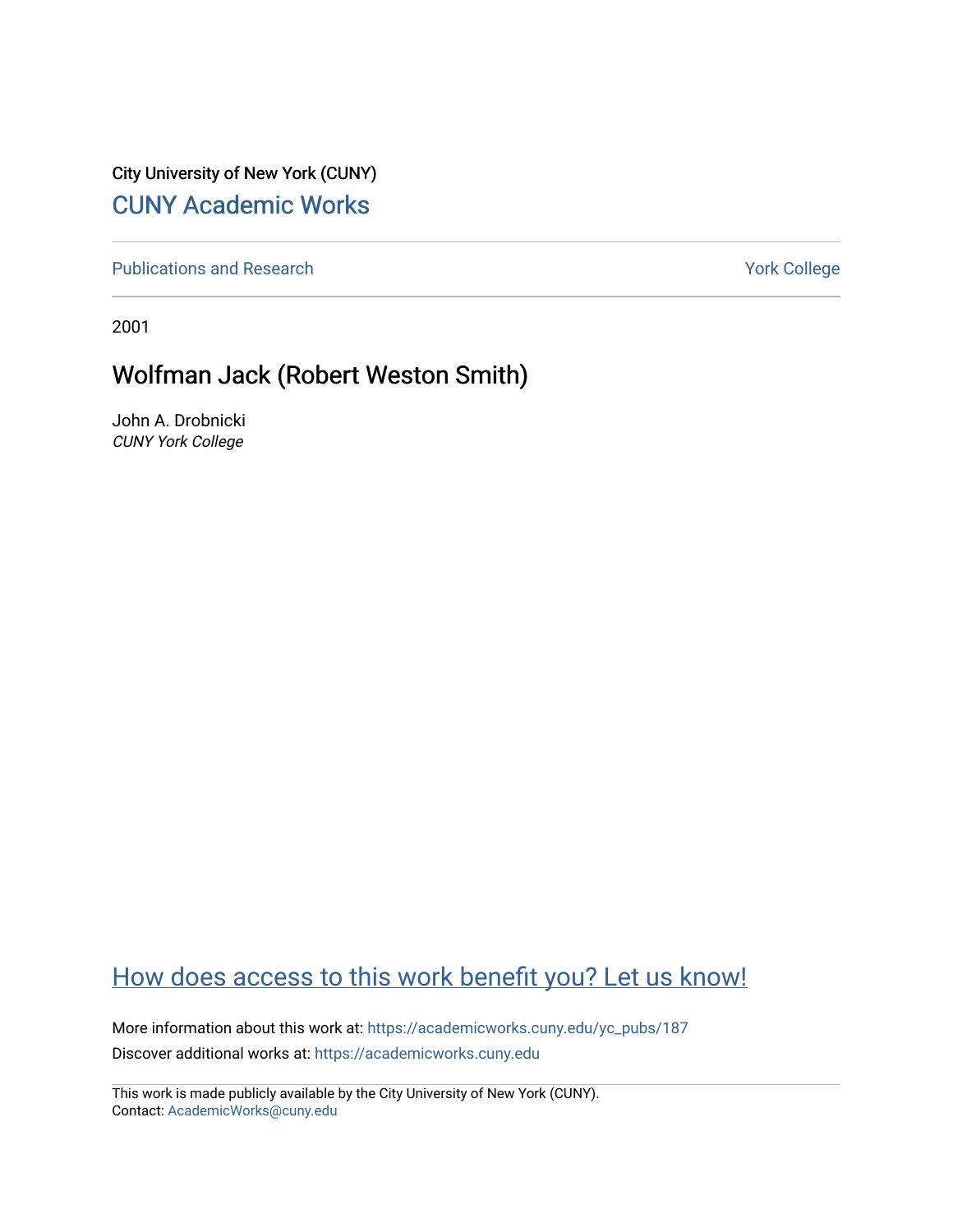## **SMITH, ROBERT WESTON ("WOLFMAN JACK")** (*b*. 21 Jan. 1938 in

Brooklyn, New York; *d*. 1 July 1995 in Belvidere, North Carolina), legendary radio personality, television host, actor, and commercial spokesman.

Born in Brooklyn, Bob Smith was the youngest of two children of Anson Weston Smith, Jr., an Episcopal Sunday School teacher, writer, editor, and executive vice-president for the *Financial World*, and Rosamund Small, who divorced while he was young. His father (known as Weston) had suffered financial losses during the Depression (selling shoes for a time), later starting his own public relations consulting firm and writing for the *Wall Street Transcript*. Both parents remarried and shared custody of Bob and his sister Joan.

Listening to a large transoceanic radio his father bought to keep him out of trouble – he later referred to himself as a "budding juvenile delinquent" – Smith became an avid fan of both rhythm-and-blues music and the disc jockeys who promoted it, like Philadelphia's "Jocko" Henderson, New York's "Dr. Jive," the "Moon Dog" Alan Freed (first in Cleveland, and later at New York's WINS), and Nashville's "John R." Richbourg, who later became his mentor. Bob began skipping school and instead hanging around at WNJR-AM, an R&B station in Newark, New Jersey, where he ran errands and learned a few radio basics. Selling encyclopedias and Fuller brushes door-to-door after being thrown out by his father, Bob was able to attend the National Academy of Broadcasting in Washington, DC, through Joan's intervention with their father.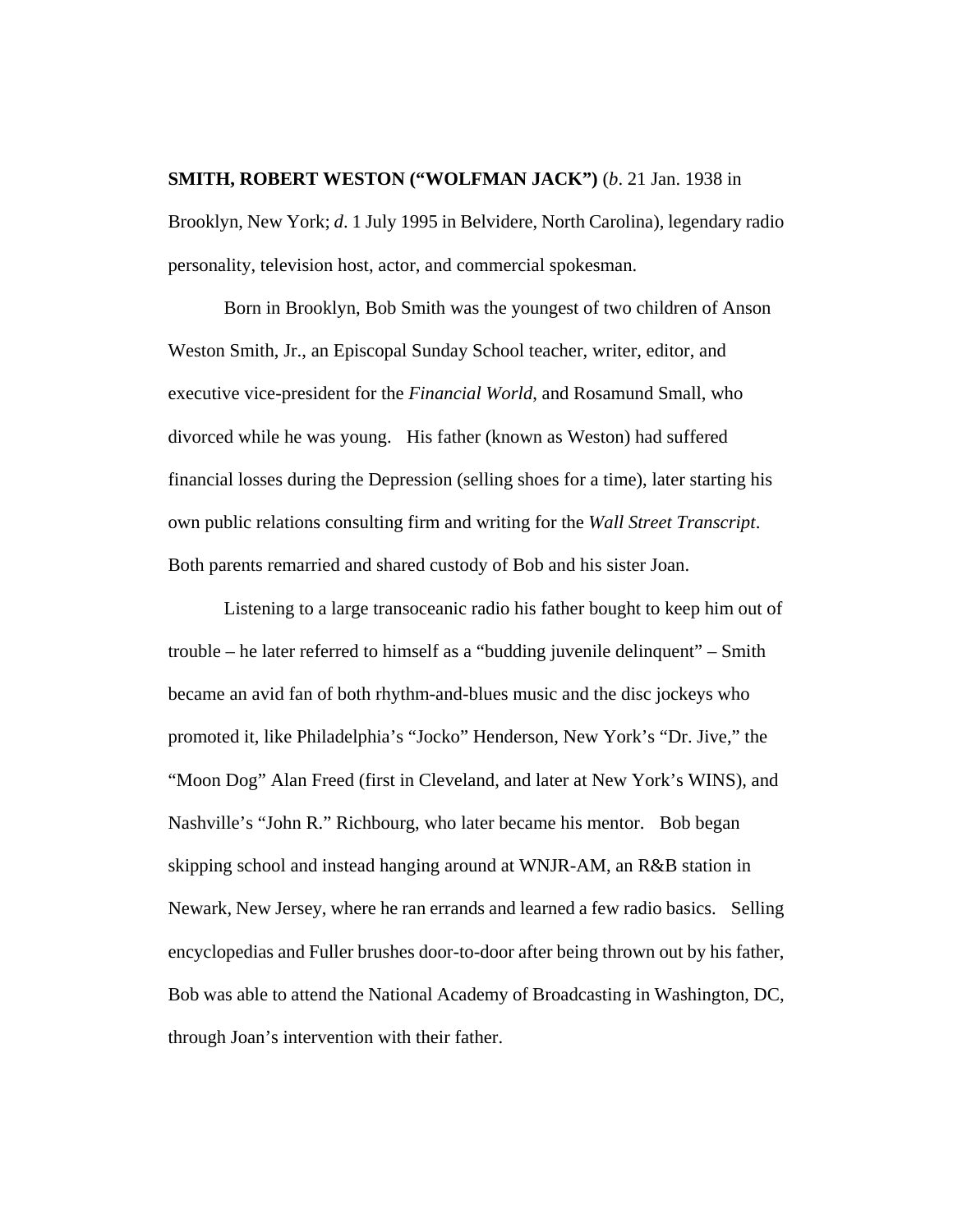Upon graduation in 1960, he began working at WYOU-AM in Newport News, Virginia, where he played R&B music as "Daddy Jules," sold ads for the station as Bob Smith, and later met and married his wife, Lucy "Lou" Lamb. (They would have two children, Joy and Tod.) When the station's format was changed from R&B to "beautiful music," Daddy Jules was forced to become "Roger Gordon and Music in Good Taste." In 1962, he moved to Shreveport, Louisiana to manage country music station KCIJ-AM, also serving as the morning disc jockey ("Big Smith with the Records").

Smith had long been fascinated by the freewheeling radio stations that operated just south of the Mexican border, outside the jurisdiction of the American government. Some of these "border blasters" (for example, XERF-AM) broadcast at 250,000 watts (five times the U.S. limit), enabling their signals to be picked up all over North America, and at night even as far away as Europe and the Soviet Union. Many of these stations made high profits selling airtime to evangelical preachers from the U.S., who broadcast via tape and sold "cures" for peoples' ills through mailorder.

In December 1963, longing to create his own on-air character and have more control over the music he played, Smith traveled to XERF in Ciudad Acuña, Mexico (just south of Del Rio, Texas) and walked into the middle of a labor dispute. Using both charm and money, Smith was able to take over control of the station with the backing of the workers' union and the *federales*, increased profits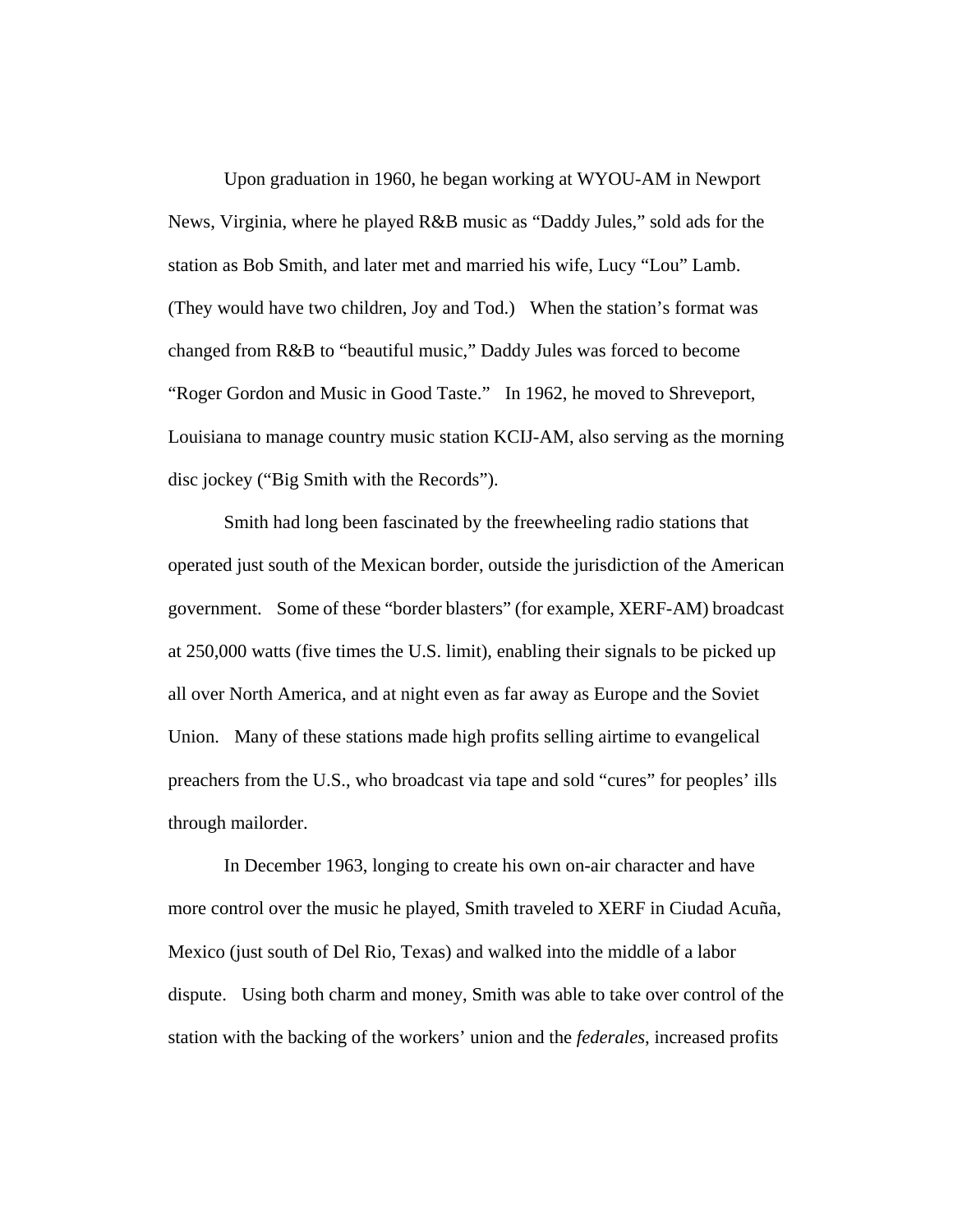by raising the preachers' fees, and put his newly created alter-ego "Wolfman Jack"on the air every night.

In his trademark gravelly voice – he always refused to quit smoking unfiltered cigarettes for fear that his voice would change – the Wolfman played R&B and early rock music, howling and yipping between songs, pounding on phonebooks, and using suggestive banter, telling listeners to "reach out and turn my knobs," and "Get naked!" XERF's profitable empire was built on mailorder, where the jive-talking Wolfman sold Jesus figurines, posters, baby chicks, drug paraphernalia, and pills to improve sexual performance, lose weight, and even gain weight. Wolfman Jack's show was so popular and profitable that it continued to appear on XERF (via tape) until 1966 and was also carried on the similarly powerful XERB, XELO, and XEG, even though Smith had left Mexico after eight months and moved to Minneapolis to run station KUXL in 1964. Missing the excitement, however, he returned to border radio to run XERB, opening an office on Los Angeles' Sunset Boulevard in January 1966, from which shows were taped a day in advance and then sent over the border to be broadcast from the powerful transmitter in Rosarito Beach. Smith lived the fast life in L.A. (concerts, parties, cocaine), and XERB was a huge success until January 1971, when the Mexican government suddenly decided that its Catholic citizens should not be subjected to evangelization and banned the Pentecostal preachers, taking away 80% of the station's revenue.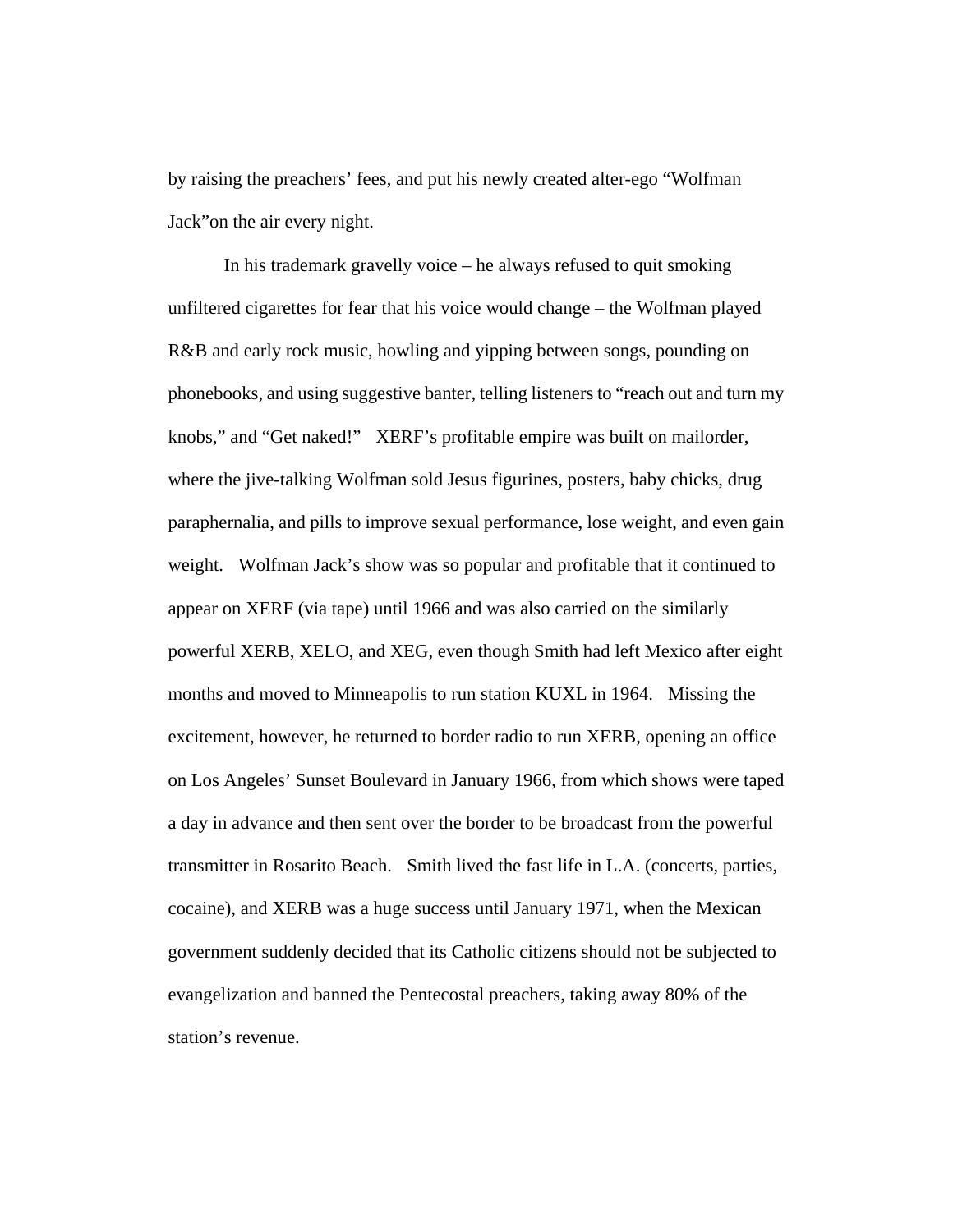The Wolfman then moved to Los Angeles' KDAY-AM, a progressive station that could only pay a fraction of his former XERB income. Capitalizing on his fame, Smith edited his old XERB Wolfman Jack tapes and offered them to stations everywhere, inventing rock and roll radio syndication. He also began appearing on Armed Forces Radio from 1970 until 1986. Thus, Wolfman Jack was eventually appearing on over 2,000 radio stations in 53 countries.

When George Lucas, who grew up listening to XERB, cast Wolfman Jack to play himself in 1973's "American Graffiti," it was the first time that many people outside California saw the face behind the voice, and many were surprised that he was not African-American. No longer publicity shy, he was host of NBC-TV's "The Midnight Special" from 1973 to 1981, appeared in over 40 other network TV shows, and his legendary status was immortalized in numerous songs, including the Guess Who's "Clap for the Wolfman." Paid handsomely to join New York's WNBC-AM in August 1973, he moved back to California after only one year, and concentrated on his syndicated radio show.

On television, Smith hosted the syndicated "Wolfman Jack Show" in 1978-79, attempted an ill-fated animated Saturday morning show ("Wolfman Rock TV") in 1984, and in 1988 began hosting the Nashville Network's "Rock 'n' Roll Palace," which specialized in oldies groups and nostalgia acts, with whom he would be closely identified in the latter stage of his career, frequently appearing on infomercials promoting music collections. In 1995, he began hosting the weekly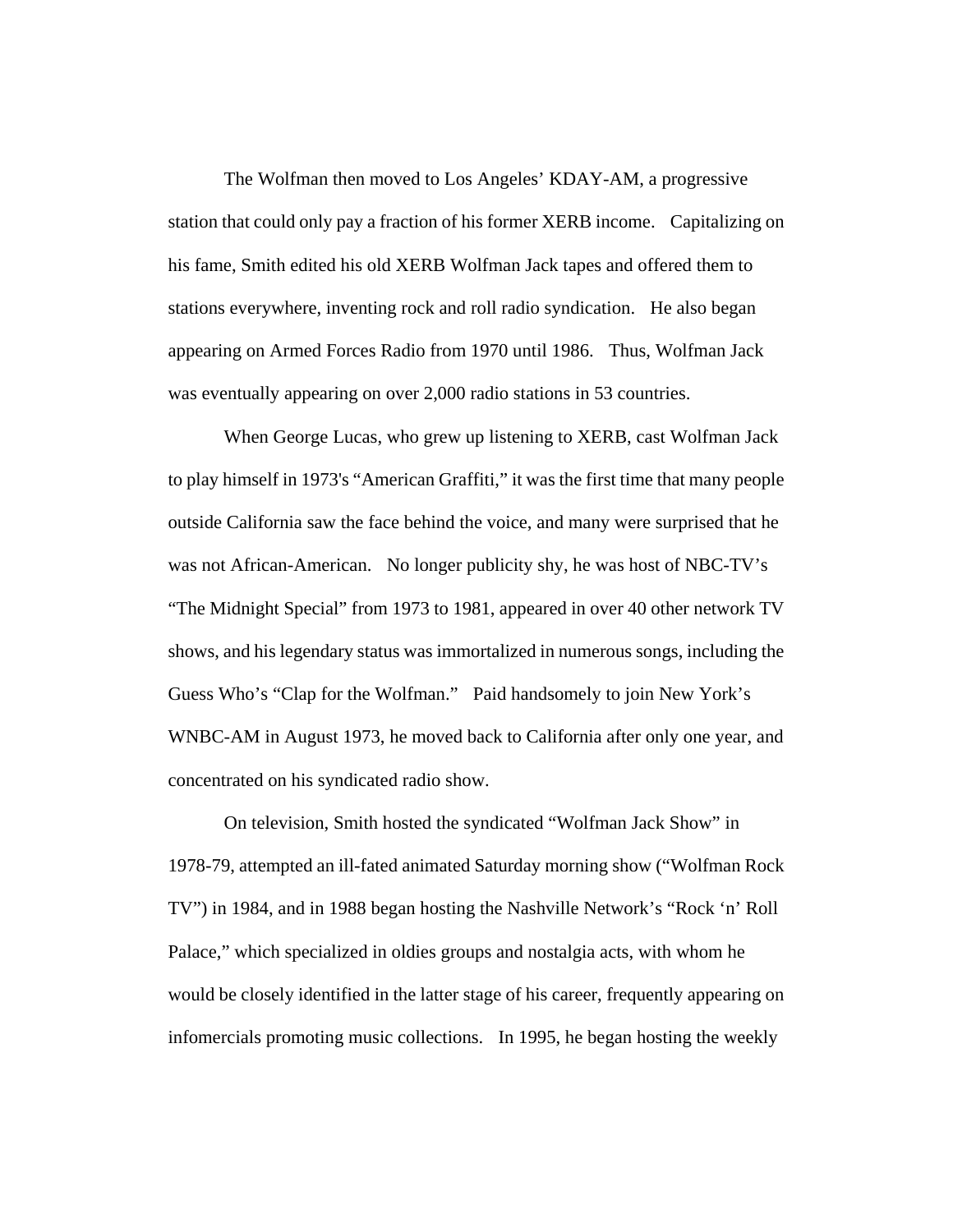"Live From Planet Hollywood" radio show from Washington, DC, heard on 79 stations. Overweight for many years, Wolfman Jack died of a heart attack at his home in Belvidere, North Carolina (where he had settled in 1989) after returning from a publicity tour for his autobiography. He was posthumously inducted into the Radio Hall of Fame in 1996, and the NAB Broadcasting Hall of Fame in 1999. Always insisting that he was in "the happiness business," Wolfman Jack never used vulgarities on the radio, relying instead on attitude and double (or even triple) entendres. His enthusiastic style and fast-talking patter flourished when radio stations were driven by personalities rather than constrained by playlists.

Wolfman Jack looked back on his long career in *Have Mercy! Confessions of the Original Rock 'n' Roll Animal*, written with Byron Laursen (1995). Early profiles were published in the *Los Angeles Times* ("Wolfman Jack, From Cub to Howling Success," by Dan Ford), 3 December 1972, calendar section, pages 1, 86, 88, and the *New York Times* ("Wolfman Prowls the Ratings Front," by John Rockwell), 20 November 1973, page 32. Other biographical profiles appear in *The Pied Pipers of Rock 'n' Roll: Radio Deejays of the 50s and 60s*, by Wes Smith (1989), *Radio's Morning Show Personalities: Early Hour Broadcasters and Deejays from the 1920s to the 1990s*, by Philip A. Lieberman (1996), and volume 23 of *American National Biography* (1999). The Mexican radio stations are thoroughly covered in *Border Radio*, by Gene Fowler and Bill Crawford (1987).